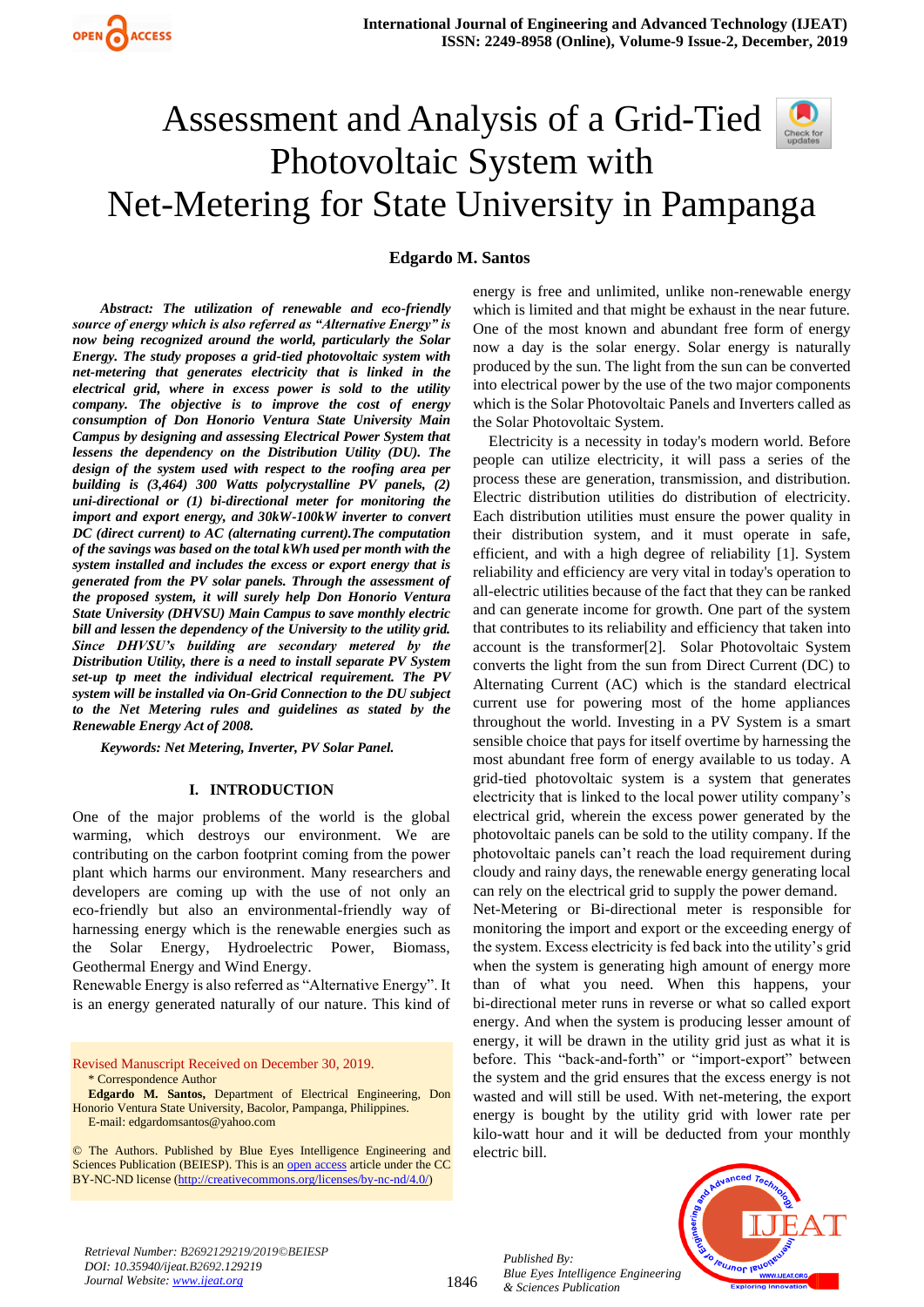According to Solar Power Industry in the Philippines (2013), there has been a general development in solar power generation in Asia opposed to Europe and the rest of the world, and ASEAN countries, including the Philippines, have a greater growth potential. Current electrical costs in the Philippines are the highest in Asia including Japan. This makes solar power more advantageous option in the Another Philippine milestone in the development of solar power using Photovoltaic system was in July 2013, when the net metering regulations and interconnection standards were released by the Philippine Energy Regulatory Commission and went into effect on July 25, 2013. This law now legalizes and thereby opens up the whole market of solar roof-top panels below 100KW in areas that on-grid in the Philippines. (Solar Power Industry in the Philippines, 2013) [1]

According to the Business Inquirer (2016) web site states that "In the Philippines, Robinsons Starmills unveil its first Solar Power Plant that supports the mall. This establishment demonstrates its commitment in protecting the environment from the adverse effects of carbon emissions; an institution like La Consolacion College has completed the installation of solar panels in its Manila campus, the first under a government program aimed at promoting renewable energy use in academic institutions as stated in Green Power (2015); other institutions had considered similar interest in renewable energy and these are :Manuel Luis Quezon University, St. Scholastica's College – Manila, St. Scholastica's Academy – Marikina, University of Perpetual Help and Miriam College. Under the Department of Energy (DOE) initiated program, the solar power developer will sell the output of its facility to the school at rates lower than that charged by Manila Electric Cooperative (MERALCO).

The first phase of the project involves the installation of solar panels with a total capacity of 42.84 kilowatts (kW). The second phase would produce an additional capacity of 90.27 kW once completed.

The net-metering facility allows La Consolacion to revert surplus electricity from the solar panels back to the grid, offsetting the equivalent amount to its power bill. La Consolacion tapped Trademaster Resources Corp to install the solar panels and net metering facility. The company will also maintain the solar panels.

According to Claire-Ann Marie C. Feliciano (2014), "The solar rooftop in La Consolacion is already operational. It involves two phases with total capacity reaching 133 kW," he said in a phone interview. "The school and its partner, Trademaster Resources Corp., are currently processing documentation for the application under the net-metering," he added. The net-metering program allows customers that have their own renewable energy facility to sell to the grid any excess energy generated by its facility. Next to La Consolacion College, Mr. Marasigan said Manuel L. Quezon University-Manila will also have its own solar rooftop in cooperation with Propmech Corp. The government's solar rooftop program aims to install at least 100-kW solar photovoltaic panels to power buildings of academic institution in Metro Manila. The private sector partner developers will sell the electricity generated by the facility at around P9.50 per kilowatt-hour (/kWh), which is cheaper by at least P2/kWh because electricity rates in Metro Manila are pegged at about P11.50/kWh. Over the long term, the Energy department wants to implement the project in all private academic institutions -- including technical learning centers, research institutes, and academic centers. [2, 3]

#### ON GRID SYSTEM



**Figure 1.0 the flow of the study**

Figure 1.0 shows the components of the study, when the light from the sun hits the modules of the solar photovoltaic (PV) panels, conversion of the solar energy into electricity takes place and produces direct current (DC) power. An inverter is used to invert the Direct Current (DC) power into an Alternating Current (AC) Power. The electrical current then flows from the inverter to the home electrical service panel that feeds the electricity into the households. During the day, if the solar system production exceeds the consumer electrical needs the excess electricity is fed back into the power grid. Net-meter is responsible for monitoring the import and export energy. Most local governments have a system of credits set in place that require utility companies to buy this excess energy back for various renewable energy standards, portfolios and goals. In addition to reducing your electric bill, this credit can be sold to utilities, this generates revenue to payback your cost of investment for the PV System and eventually turn a profit. At night, or anytime a household is using more electricity than a solar installation is producing, the extra energy needed to power the house is pulled from the grid, as it normally would be.

# **II. METHODOLOGY**

#### *A. Electrical System Designing*

The proponents collected detailed floor plan at the Office of the Physical Plant and Facilities (OPPF) of the University in order to consider the computation for the roof area of each building so that the proponents will be able to design the system easily. The design for PV was determined through manual counting of electrical loads. The total computed electrical loads of all buildings that are connected to each secondary meter will determine the number of solar panels and total wattage needed for the design of the study. Since the aim of the study is to minimize the dependency of the university to distribution utility in order to attain maximum savings, the proponents had given attention to the sizes of PV

panels with respect to the roof area per building.

*Published By:*

*& Sciences Publication* 

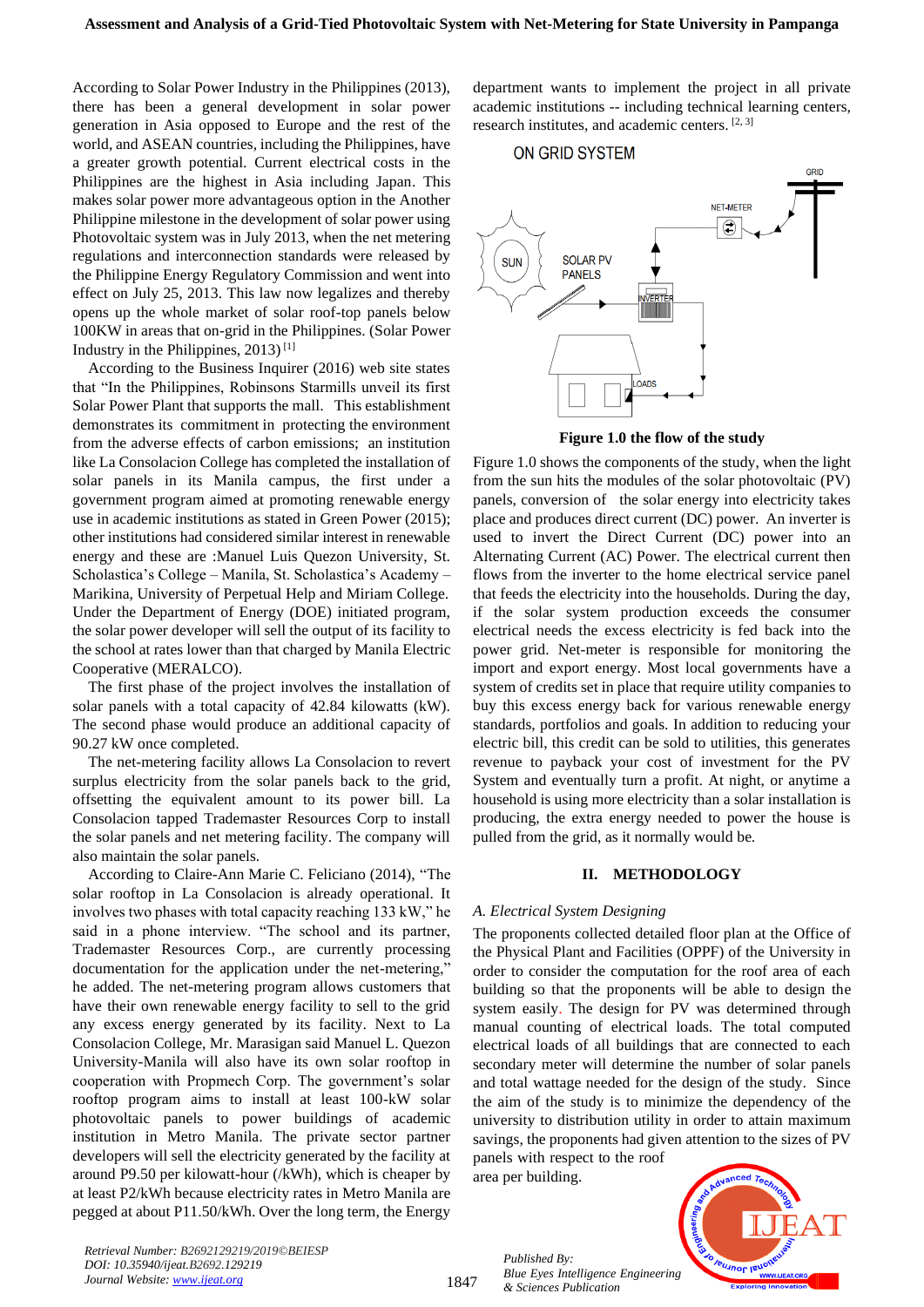

# *B. Computation of Savings*

Computation of savings in terms of peso was based on three cases. In Case 1, total load demand of buildings per meter is multiplied by demand factor of 85% and divided by cell efficiency of 85% of the PV panel in order to achieve the demand power of per meter. For case 2, load demand is multiplied by 85% demand factor at an efficiency of 15.3% of PV panel. And Case 3 used the total load demand of the buildings per meter. In every case, demand power was computed in every building per meter and was used to compute for the kWh used with the system and the savings in terms of peso.

# **III. RESULTS & DISCUSION**

Computation of savings in terms of peso was based on three cases. Proponents had also considered different ways in analyzing and solving the savings of the university with the proposed study. In computing for the total kWh used when the system is installed, the proponents identified the period of consumption per building in terms of days. Obviously, offices like General Office under meter 1, used the basis of 20 working business days with 10 days as non-working days. Meter 2 is utilized for 24 days in a month with 6 days which has no classes.

Sunlight varies its intensity at any particular time of the day because of this the proponents had considered the average time in order to attain the most sunlight. Sun peak-hour of the local of the study was used. It is the hour during which the intensity of sunlight is 1,000 watts per square meter, by which PV panel can generate large amount of energy. The average sun peak hours at DHVSU is 5.5 hours, using manual system sizing tool of the Solar Systems Philippines Inc. Practically, PV Panels does not harnessed energy 100%. For this reason, an 80% multiplier was used by the researchers, considering conversion of DC to AC is 80%.

In Case 1, total load demand of buildings per meter is multiplied by demand factor of 85% and divided by solar efficiency of 85% in order to achieve the demand power of per meter. For case 2, load demand is multiplied by 85% demand factor at an efficiency of 15.3% of PV panel. According to Solaric Philippines, pure load demand is considered in computing the kWh at savings.



**Figure 2.0 Case 1: Average kWh Used without the System, kWh Used with the System and the Dependency to the Grid with the System**

The average kWh used without the system is based on the

*Retrieval Number: B2692129219/2019©BEIESP DOI: 10.35940/ijeat.B2692.129219 Journal Website[: www.ijeat.org](http://www.ijeat.org/)*

previous monthly electric bill of the University. In Figure 2.0, the total load demand per meter were multiplied by a demand factor of 85% and divided by efficiency of 85% in order to obtain the demand power per meter. Cell efficiency is the inverse of module efficiency of the solar panel. The dependency to the grid with the system was obtained by finding the difference between the average kWh used without the system and kWh used with the system. This serves as the dependency of the University to DU once net-metering is applied. Negative graph can be observed for the dependency to the grid with the system of other meters because the consumer needs not to depend to DU since it can generate energy sufficient to supply itself through the PV panels.



**Figure 2.1 Case 2: Average kWh Used without the System, kWh Used with the System and the Dependency to the Grid with the System**

In Figure 2.1, the load demand was used and was multiplied by 85% demand factor and divided with the module efficiency of 15.3% of the PV panel used. Graph for case 2 is similar with case 1 since both have the same energy used from PV panels for computation.



e<mark>m, kWh</mark> l  $\begin{array}{c|c|c}\n\hline\n\text{H} & \text{M} & \text{M} \\
\hline\n\text{C} & \text{A} & \text{A} \\
\text{D} & \text{B} & \text{B} \\
\text{E} & \text{A} & \text{B} \\
\text{D} & \text{A} & \text{B} \\
\text{D} & \text{A} & \text{B} \\
\text{D} & \text{A} & \text{B} \\
\text{D} & \text{A} & \text{B} \\
\text{D} & \text{A} & \text{B} \\
\text{D} & \text{B} & \text{B} \\
\text{D} & \text{A} & \text{B} \\
\text$ **Figure 2.2 Case 3: Average kWh Used without the System, kWh Used with the System and the Dependency to the Grid with the System**

In Figure 2.2, Based on the interview conducted with Solaric Philippines, purely load demand kWh and savings are just considered in computing. For this reason, kWh computed for case 1 and case 3 are the same since the load demand are common.



*Published By: Blue Eyes Intelligence Engineering & Sciences Publication* 

1848